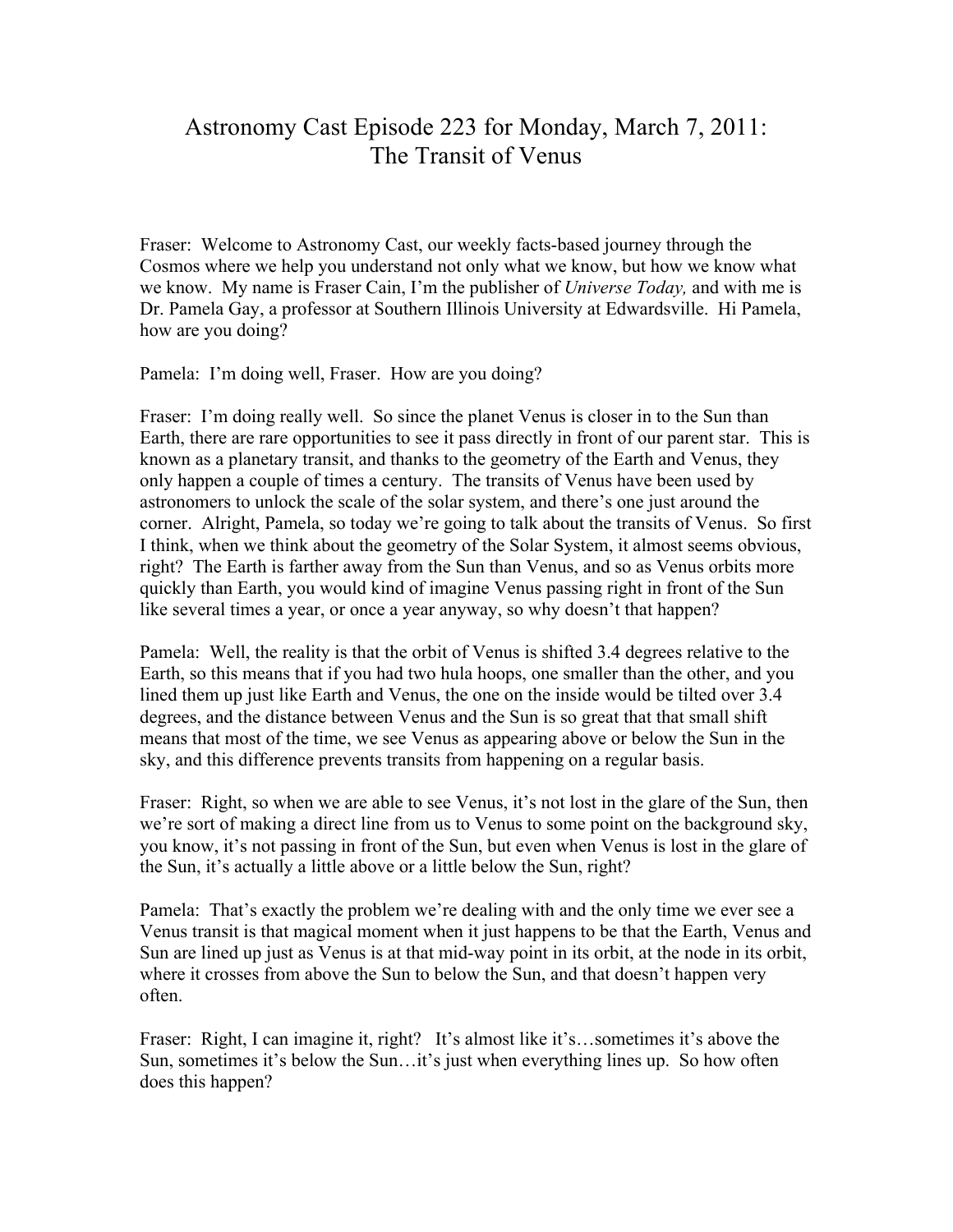Pamela: Well, it happens in a pattern of…you'll get a 105.5-year gap, an 8-year gap, a 121.5-year gap, and an 8-year gap, and this keeps basically repeating over and over and over due to the patterns of how the Earth and Venus orbit against one another. There's a basic resonance in the system, and so it's nice we happen to live when we can see a pair of these 8 conveniently for our adult lives, but there's a whole lot of people that are going to live and die in those 100+ year gaps that will never have the opportunity to see this, but right now there are some people that got to see the 2004 transit, and there will be others who will get to see the one in 2012.

Fraser: But that's kind of strange. I mean, you get an 8-year gap, so that's like what we're about to experience. We had one in 2004, and then we're going to see one in 2012, and then you get…what was it? A one-hundred…

Pamela: You have 105.5 and 121.5-year gaps

Fraser: 105 and 121, so why do you get a short gap and then a long gap?

Pamela: It's just the way things happen to line up where you'll get two hits, so you can sort of imagine if you're watching windshields beat up against each other where you'll get two back and forth strokes if they aren't quite perfectly in alignment, where it looks like they're aligned and then they'll go out of cycle for a long time, and then you'll come back and you'll see two that appear to be in line together, and it's just this partnering of those two sets, you end up with it just briefly allows these two alignments to come together perfectly.

Fraser: We often get solar and lunar eclipses paired up in kind of the same way.

Pamela: This is the exact same sort of process.

Fraser: Right, it's because the planet and the Moon and the Sun are all nicely lined up on the one side of the Moon's orbit – you get the solar eclipse, and then 15 days later or less, you get the lunar eclipse. It's just because they're all still kind of lined up. I guess that's what Venus…it's like you're getting one side of it being lined up, but it's still kind of aligned, but the next time it goes past the Sun from our point of view and so you get that alignment, and then it's completely out of whack for the next 100 years.

Pamela: Right. So this is a rare event and it's kind of fascinating to look back over history and think that in the amount of time that we've actually understood orbits, this has only happened really on seven times, and it's only been observed five times, or at least observed well.

Fraser: Mmhmm, and one in our recent history... So then let's kind of go back then -when was this concept even understood? Right? I mean, did astronomers know that these transits were happening, and they just couldn't observe them, or when did somebody say, "Hey I'll bet Venus is passing in front of the Sun?"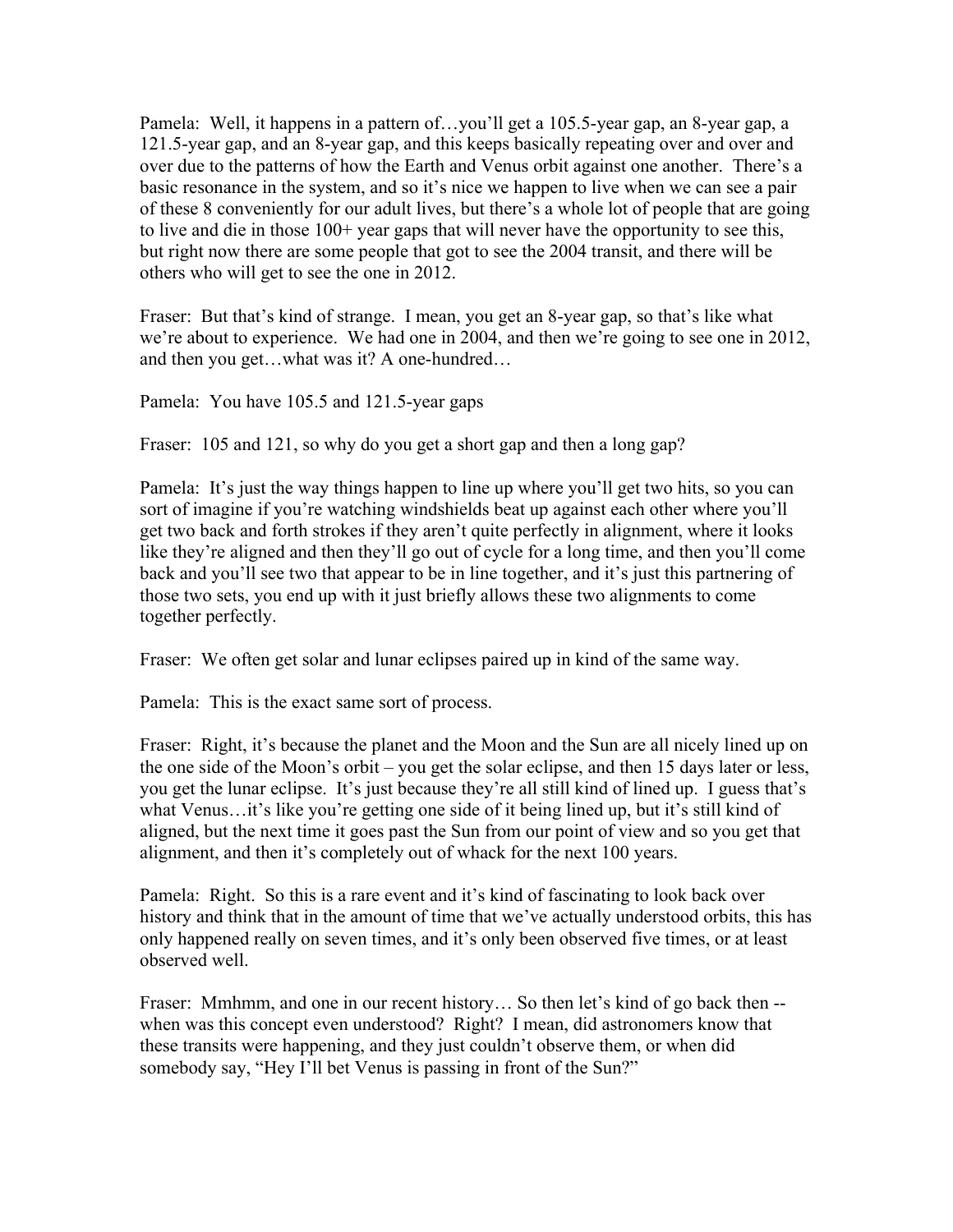Pamela: As near as we can tell, in ancient and medieval history no one noticed this. Now they didn't exactly have pinhole cameras for projecting the Sun up on walls; they didn't have lenses, so there's no real way to observe this happening, and in fact, it wasn't until Pythagoras came along that people recognized that Venus in the morning and Venus in the evening were even the exact same object. So it really took until Kepler came along in 1627 and started running numbers that we're able to make this sort of prediction. And unfortunately, while Kepler was working, while he was working with the most precise numbers at the time, we still have a lot to learn. And so when he predicted the 1631 transit, he wasn't able to predict where on the planet it would be viewable from, so it wasn't viewable in Europe, and no one actually made arrangements to go see it where it would be visible because, well, we were still sort of figuring that sort of thing out.

Fraser: Hold on, so it actually depends on where you are on Earth on what you're going to see?

Pamela: Well, it's the old problem of half the planet's looking toward the Sun and half the planet's looking away from the Sun, and you have to be on the part of the planet that's looking toward the Sun and be able to see Venus and the Sun in the sky at the same time, which is anyone who could see the Sun, in order to see the transit.

Fraser: So the transit has to occur during your "day?"

Pamela: Right, and if it's nighttime during the transit, you get to sit on your thumbs and be bored.

Fraser: Right, or get traveling, and I guess back in the day, that was a pretty serious commitment. I mean, if you're in Europe and you're not going to see it unless you're in North America or in Asia, that's a big trip.

Pamela: Those are major endeavors and this actually led to a few people having a lot of life difficulties, I guess is the best way to put it.

Fraser: I know, there's some amazing adventures in trying to see this transit.

Pamela: There was this poor fellow by the name of Guillaume Le Gentil (and this is where I say I can't say anything in French correctly), and this poor fellow took off to try, try to view the 1761 transit, except it…pretty much the planet was against him. There was French and British wars to contend with, Spanish uprisings in various places…this was during the Colonial Period, and the poor fellow was basically trying to get originally to a French colony in India and finally arrives after all sorts of trials and tribulations, bouncing all over the planet in some regards -- and he gets clouded out.

Fraser: [laughing] That was like you seeing the solar eclipse and you got clouded out.

Pamela: Except for me I had the option to just hop on a plane and fly home and I was home two days later. So this poor man, he's gone all the way around the planet, and he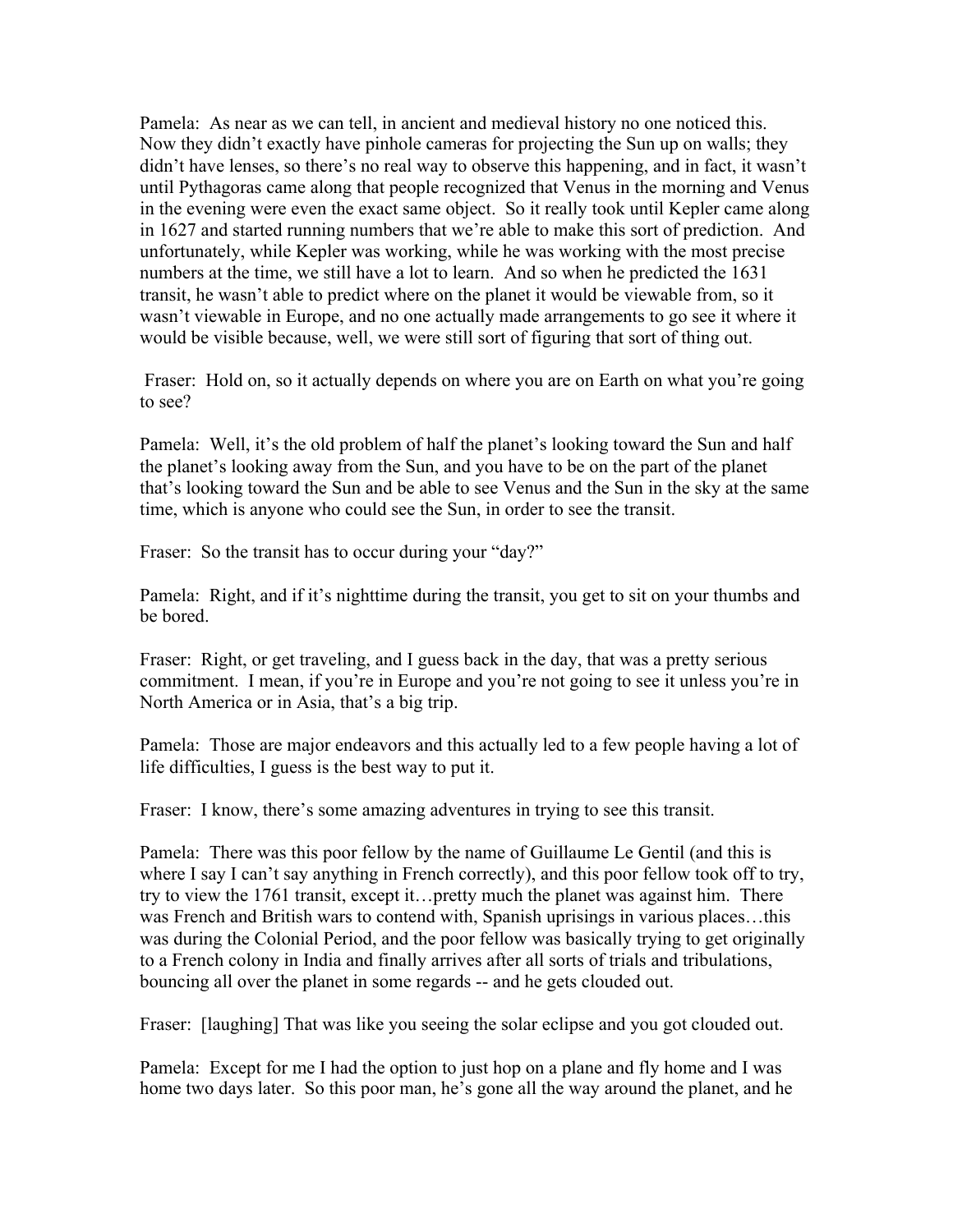decides that he'll just stick around for eight years, and -- I mean, can you imagine? This is a married man, who in the name of science, decided to just spend an extra eight years.

Fraser: Yeah, that would really fly in my house.

Pamela: Yeah, I think I'd be a dead woman. There are no number of spousal permission units for that one. So he decided to spend eight years mapping the eastern coast of Madagascar, which was a good use of his time, and he continued doing various astronomical observations, but then come June 4, 1769, according to what I've been able to read, he'd been dealing with beautiful glorious awesome weather, day after day after day after day -- until the day of the transit, and he pretty much went insane at this point, and it took him a while before he reached the point of being able to pull himself together and consider journeying back to France. By the time he finally got home in 1771, his wife is remarried, his family plundered his estate (they'd assumed him dead), he'd lost his academic posting, and the King of France had to intercede to get this poor man's life back together.

Fraser: Well, sometimes you gotta take those big risks for science.

Pamela: You know, I'm willing to pull the all-nighter occasionally, but 11 years facing things like dysentery and civil war is not something I'm willing to do in the name of astronomy.

Fraser: You just don't want it bad enough then.

Pamela: No, I don't. I don't.

Fraser: OK, so that's just one  $-1$  know there's a whole pile of stories, but I think even further back astronomers started to get a sense that the transit of Venus was something that they needed to observe.

Pamela: Exactly.

Fraser: But why?

Pamela: It's a simple reason: we didn't know where the Sun was. We knew it was in the sky. We knew that it was a standard distance away from us because it didn't appear to change in angular size all that much. We knew there was some variation, but since we didn't know the exact size of the Sun, we couldn't say how far away it was precisely, and the hope was that if you got two different people observing when Venus appeared to cut in front of the Sun, and when it appeared to come back out again, that by timing these transits, and being on different north-south lines, we'd be able to calculate via parallax the distance to the Sun -- and it worked!

Fraser: Right. So just to understand this: I've got it's not about making one observation; it's not like me going to India setting up the telescope and having good, clear skies and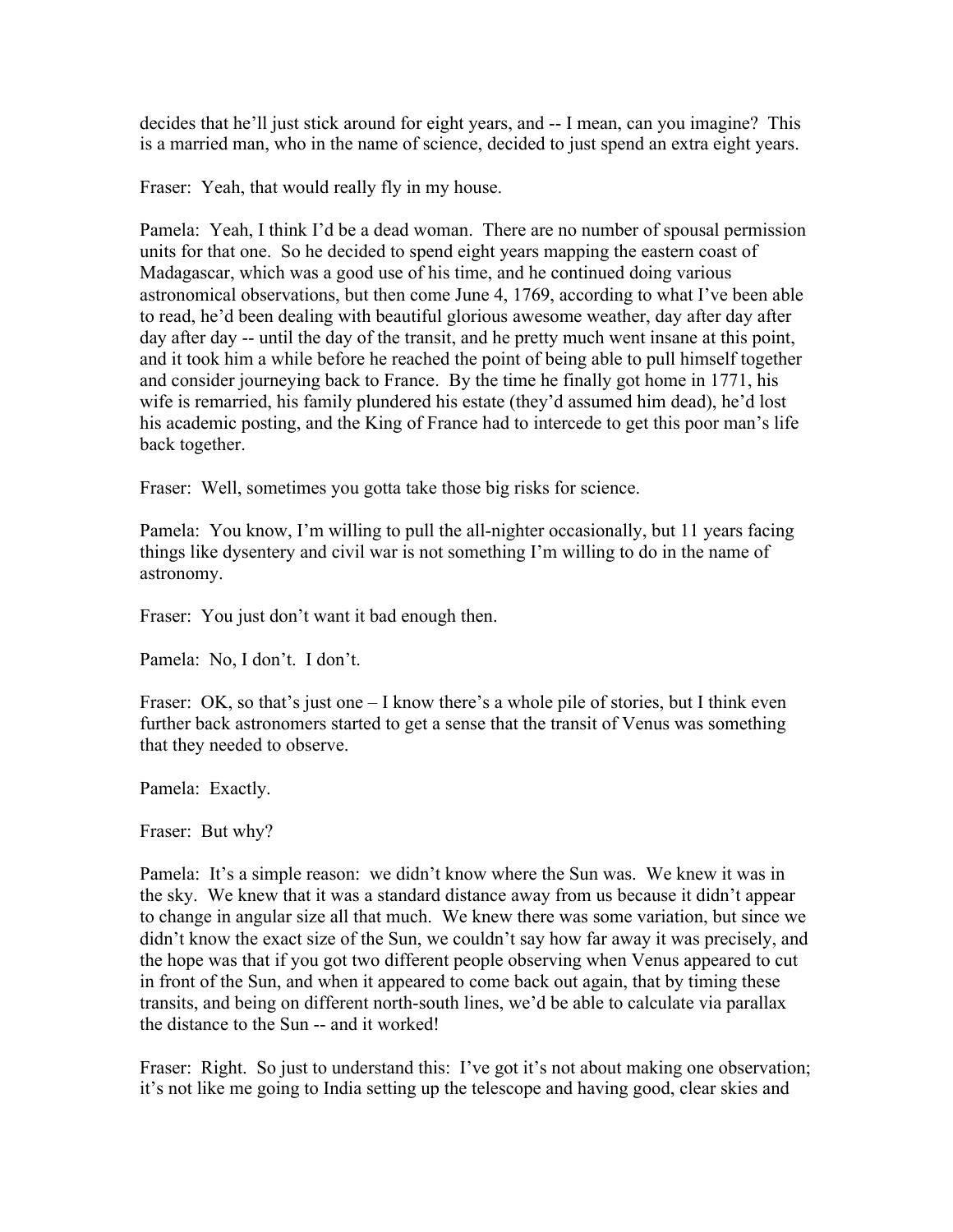being able to make my observation. It's about me being on one spot on the earth, and you being on another spot on the earth at the same moment, and us both doing our observations, and then the difference between our observations is what then gives us the triangles that we use to calculate everything.

Pamela: Right, and you can get a long way simply by doing one observation and carefully measuring "when does Venus start to pass in front of the Sun?" and we break this up into four different contact points: so there's the moment at which the leading edge of Venus touches the Sun, there's the moment at which the trailing edge touches the Sun (so now you have the full disk of Venus in front of the Sun), there's the moment of which the leading edge of Venus touches the other side of the Sun, and the moment that the trailing edge of Venus touches the other end of the Sun as Venus completely leaves being in front of the Sun. And we know how fast Venus is orbiting, and that gets us part way there, so you do want multiple measurements; you do want multiple measurements from multiple places, but it's a matter of: you need all four timings as well to get you there.

Fraser: Right. And so the more measurements you get, the more people who measure all those different timings, then you can build that accurate thing. So you've got all these measurements, the astronomers come back together, they do some math and then what does that tell them?

Pamela: Well, for the 1761 and 1769 pair of transits, Jerome Lalande was able to calculate that he thought that the Astronomical Unit -- the distance to the Sun -- was a 153 million km. This was only good within a million kilometers, and it turns out that it actually wasn't good within a million kilometers, but this was the most accurate number we had up until that point of how far away the Sun was, so that was an excellent start. And then the next set of transits in 1874 and 1882 allowed us to get to the point that it was within a million km accuracy, so they came up with 149.59 million km, and the real number is 149.598 and then we can add more digits. We actually know the distance within meters, but that number changes depending on where we are in our orbit.

Fraser: But before that, literally, astronomers had no idea. Like it's probably not 20 km away, but it might be 10,000, you know? We're not really sure, so you know, it might be 100 km away, in fact, as you said, it's 150 million-ish km.

Pamela: We knew it was beyond the moon…

Fraser: Yeah, I know, and they just had no sense of scale at all, and suddenly they now were within degree bars that were quite comfortable to wrap your head around.

Pamela: And from Kepler's laws, by knowing the distance from the Sun to the earth, we could then scale the entire solar system because we knew how the ratios of the planets worked. We knew that if the Earth orbits at this period of time, and Venus orbits in this period of time, what the ratios of their distances from the Sun had to be, and so this one simple, but hard-to-get-physically-to measurement allowed us to not just measure the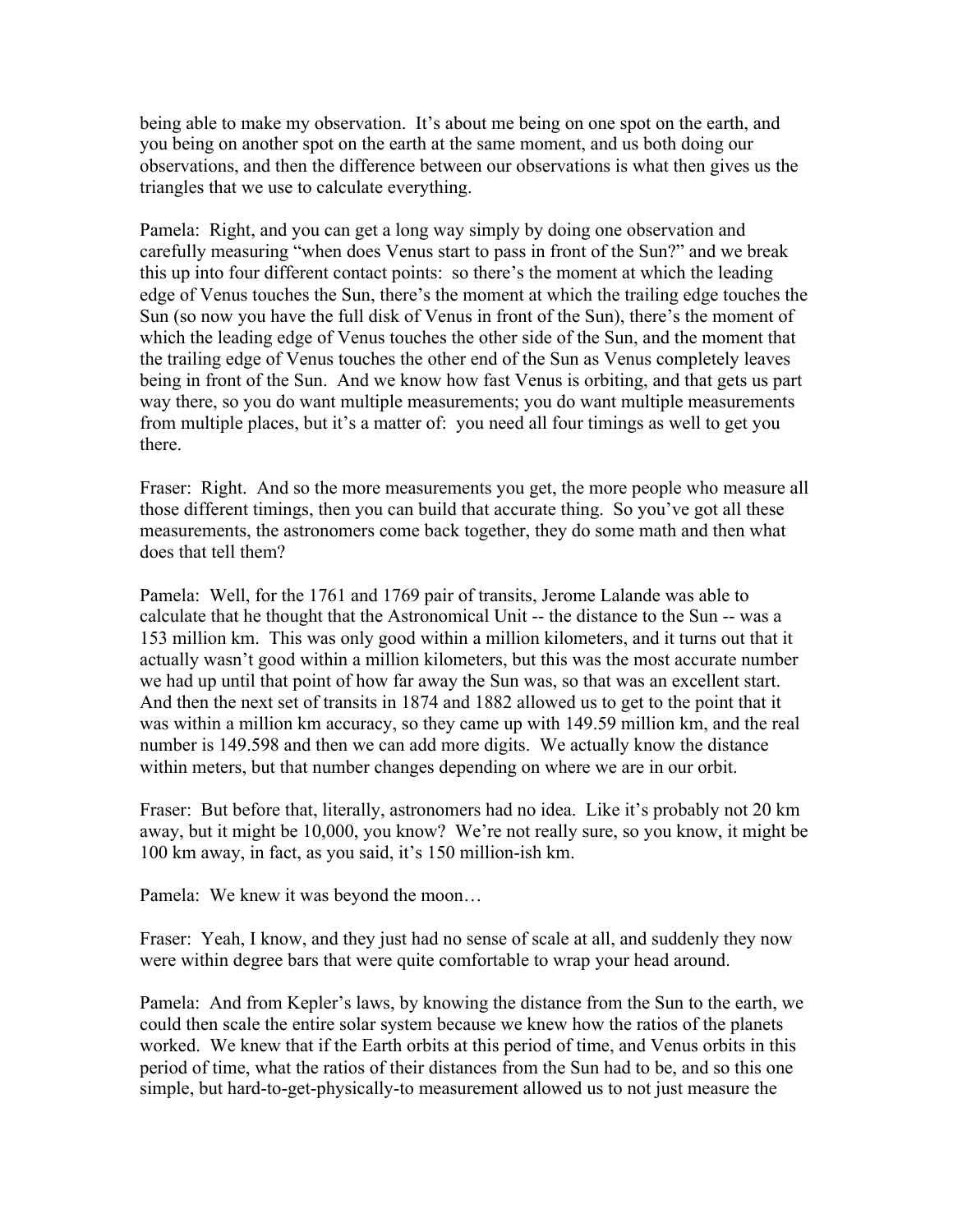distance from the Earth to the Sun, but effectively measure the distance from the Earth to everything else that we'd observed orbiting the Sun.

Fraser: Yeah, it unlocked our place in the universe, as we understood it then, you know, and then later on you get the other sort of deeper understanding about the rest of the scale the distance to the stars the other galaxies, but for a while there just knowing the size of the solar system -- I'm sure was pretty amazing.

Pamela: It was a step in ever growing our solar system.

Fraser: Now, I know there are more hilarious, hijink anecdotes for people trying to see these transits. Are there any more great stories?

Pamela: That's really the one that is so amazingly over the top that everyone repeats it over and over and over. There is, of course, Captain Cook made observations at a point that is still called Venus Point, Catherine the Great invited people to observe the Transit in St. Petersburg…so I mean, can you imagine a royal party just to watch and astronomical event? That's just a fabulous idea. We need more kings, queens, presidents and prime ministers inviting people to make astronomical observations, but those were the main ones. The big issue is for a long time you pretty much had to get to awkward locations like random archipelagos to make good observations, and in days where ships were powered by the wind, that wasn't a good thing to have to experience.

Fraser: Yeah, yeah, I mean, I guess if you knew the next transit was going to come in eight years, you started to go pretty soon, you know, give yourself a year to get over there, right? So then the next one -- now there was the one that was in 2004 I didn't get a chance to see it. Who got to enjoy that one?

Pamela: Europe's had a very good view and bits and pieces of North America got to see it during sunrise. I and some other colleagues made a foray up to Nova Scotia because that put us an extra hour to the east and we had some very nice telescopes set up overlooking the Bay of Fundy, which is absolutely a fabulous location to be, and we got rained on so we used our telescopes to view baby eagles plunging themselves happily into the Bay of Fundy, but folks in Boston, where I could have stayed home, were able to see it as the Sun came up, [laughing] and there was an excellent view in lots of parts of Europe.

Fraser: But you didn't stay eight years, though.

Pamela: No, no.

Fraser: You're not still there right now...so let's talk about the next one, then. When is it? Set your calendars everybody.

Pamela: Set your calendars. And now is the time to make your reservations because hotels will book up, and tour groups will book up. So the next one is scheduled by the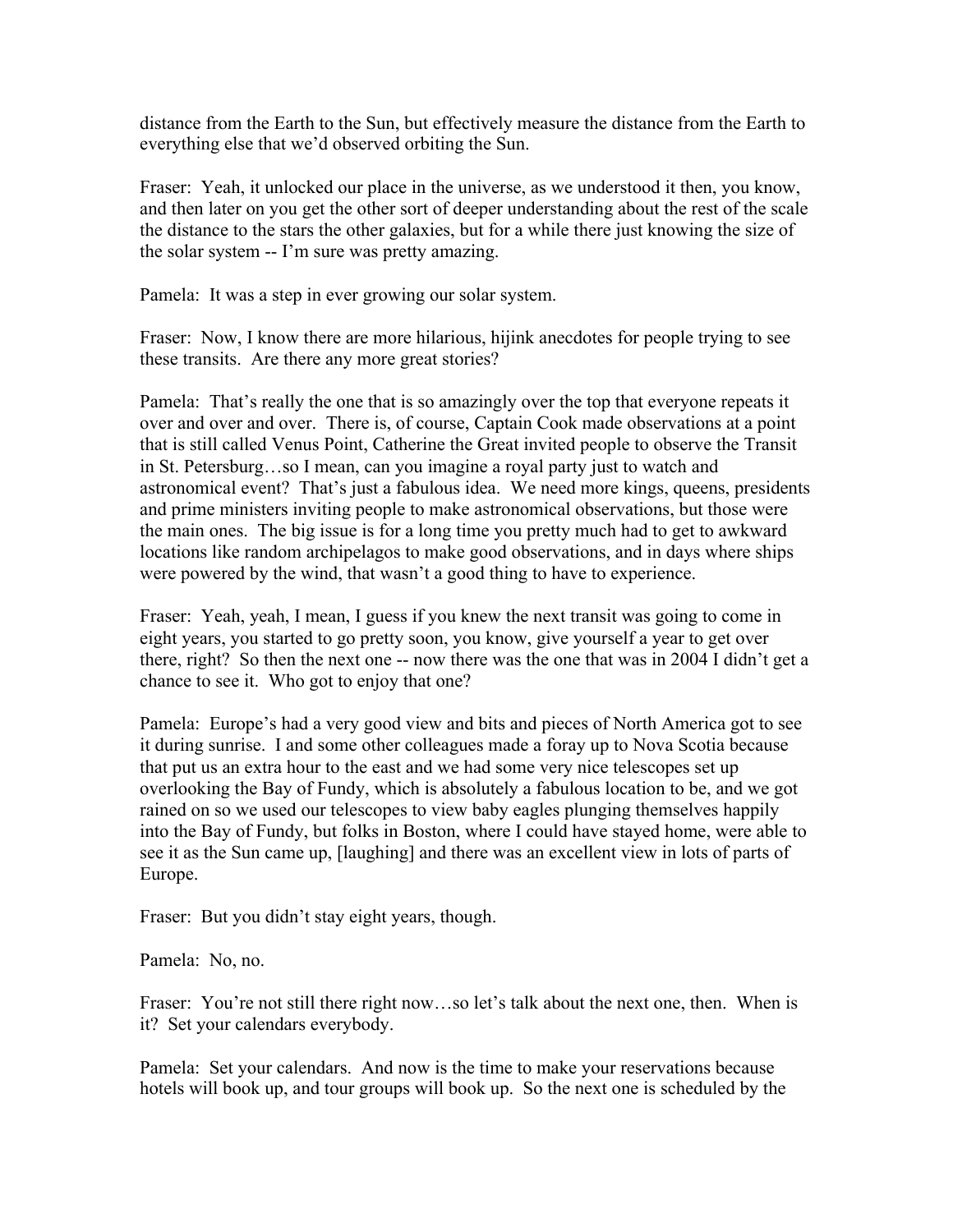Sun and gravity for June 6, 2012 and it will be visible at sunset for all of continental North America, Mexico and northern South America. Unfortunately for southern and central South America, no transit is going to be visible – it's nighttime. And the same is true for South Africa and much of the west coast of Africa, but then if you want to see it during sunrise, just travel to the eastern coast of Africa and to anywhere in Europe except for Spain and Portugal. Spain's kind of "iffy" depending on where you are, but everything to the east of Spain and northward…it's going to be visible during sunrise all the way to about the midpoint across Russia and China, and then for the rest of the parts of the world that I haven't mentioned that much about, it's just going to be visible the entire time, so much of Australia, all of Japan, Indonesia, Alaska…it's going to be visible in its entirety. And in fact the best place in the world to be is going to be off the coast of Japan – a ways off the coast of Japan, but in the no-man's-land where nothing really exists.

Fraser: Come on, western Canada? Will we be able to see it in western Canada?

[laughing] You are able to see it if you go north, if you go way north, it will be visible during daylight and the rest of the time it's going to be…you'll be able to see it during sunset.

Fraser: Perfect. Barbecue! I'll have a barbecue.

Pamela: That sounds excellent…perfect summer weather.

Fraser: Perfect summer weather, transit of Venus in the middle of it, sounds good. You're all invited. People are going to take me up on this…[laughing]. So now don't just stare at it with your eyeballs -- standard, "you're looking at the Sun" precautions apply here.

Pamela: Yes, in fact the best way to enjoy this is to make yourselves a pinpoint projector. Take a piece of foamboard, poke a hole in it and you can fuss with it, actually I've seen a lot of people take these things and attach them to camera tripods, and things like that where you can use the part where you normally stick your camera on the tripod, use that as the flat surface to attach the foamboard to and then move this around until the Sun is shining flat against the board, and then use a second board or a wall or something else to project an image of the Sun onto. Now, if you're feeling a little bit more industrious, one thing I've found is a great way to view these things is Edmund Scientific sells these tomato-shaped telescopes. There's really no other way to describe them. They are these little, red -- maybe you'll see them looking as like some sort of a crazy beaker -- they're strange-shaped bright red, cherry tomato telescopes.

Fraser: Like a gourd…

Pamela: Yeah, basically, and they're not that expensive, and they're very hard to destroy. And what you can do is just pull the eyepiece out, point the telescope at the Sun, and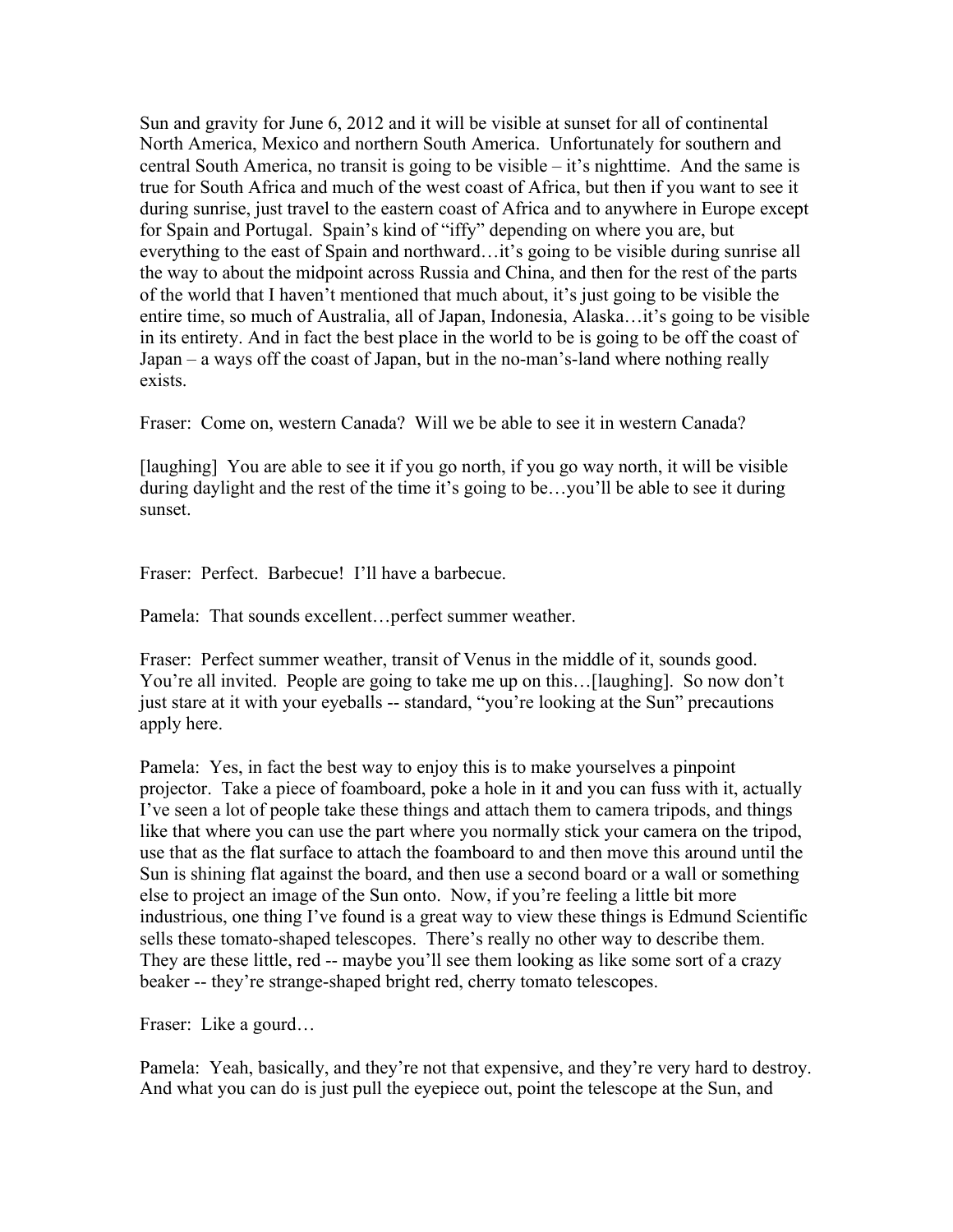project the light that is coming out through the eyepiece onto a wall, and this is a really good way to get a nice, crisp magnified view of them.

Fraser: See now, I think that's cool, you know, but taking something that people are only going to see, for many people never in their lifetime, and using a piece of cardboard to watch it…like what would be the greatest experience? You know…

Pamela: OK, so the absolute best way to observe this, if you're willing to invest some money, is to get a nice set of neutral density solar filters. These are filters that allow you to continue to see sunspots. They don't let you see the corona and they don't let you see the granulation on the surface of the Sun, but those things can really confuse you if you're trying to watch Venus transit. So just a nice Baader Sun filter for a good 4-inch telescope is really all you need.

Fraser: What about binoculars?

Pamela: You know, I actually bought solar filters for my binoculars, so I just have a pair of everyday Nikons. Now, the problem that I've run into (and this may be one of I'm not a coordinated individual) is when you're trying to point binoculars at the Sun, you either see absolutely nothing, or the Sun. So, it's not like you can go "OK, the Sun is straight up from that lamppost. Find the lamppost; scroll up on the sky." No, you just have to sort of dead reckon your way to the Sun.

Fraser: I think people can work their way through that problem.

Pamela: [laughing] OK.

Fraser: Yeah, so again though, it's almost like the kind of binoculars you'd want for doing some really nice stargazing, or even planetary observing are total overkill for this kind of a job.

Pamela: Actually, it depends on how active the Sun is. The thing about the 2012 one is there is some potential for there to be good sunspots, so having reasonably good binoculars where the Sun nicely fills your field view and allows you to see sunspots, I think, is completely reasonable. The real trick is just getting a good fit on your solar filters because they come in a lot of different sizes, they're not necessarily brand-specific, and the trick I actually learned…I bought a nice pair of filters from Oceanside Photo and Telescope that found filters that, in theory, matched my binoculars, but I didn't trust the filters to actually stay on is I got foamy tape, that type of tape that you might put on the bottom of a television or something to make sure it doesn't scuff shelves, and I just put foamy tape all around the inside of the filter cap, and that made a much snugger fit.

Fraser: And so how long does the whole transit take?

Pamela: Hours.